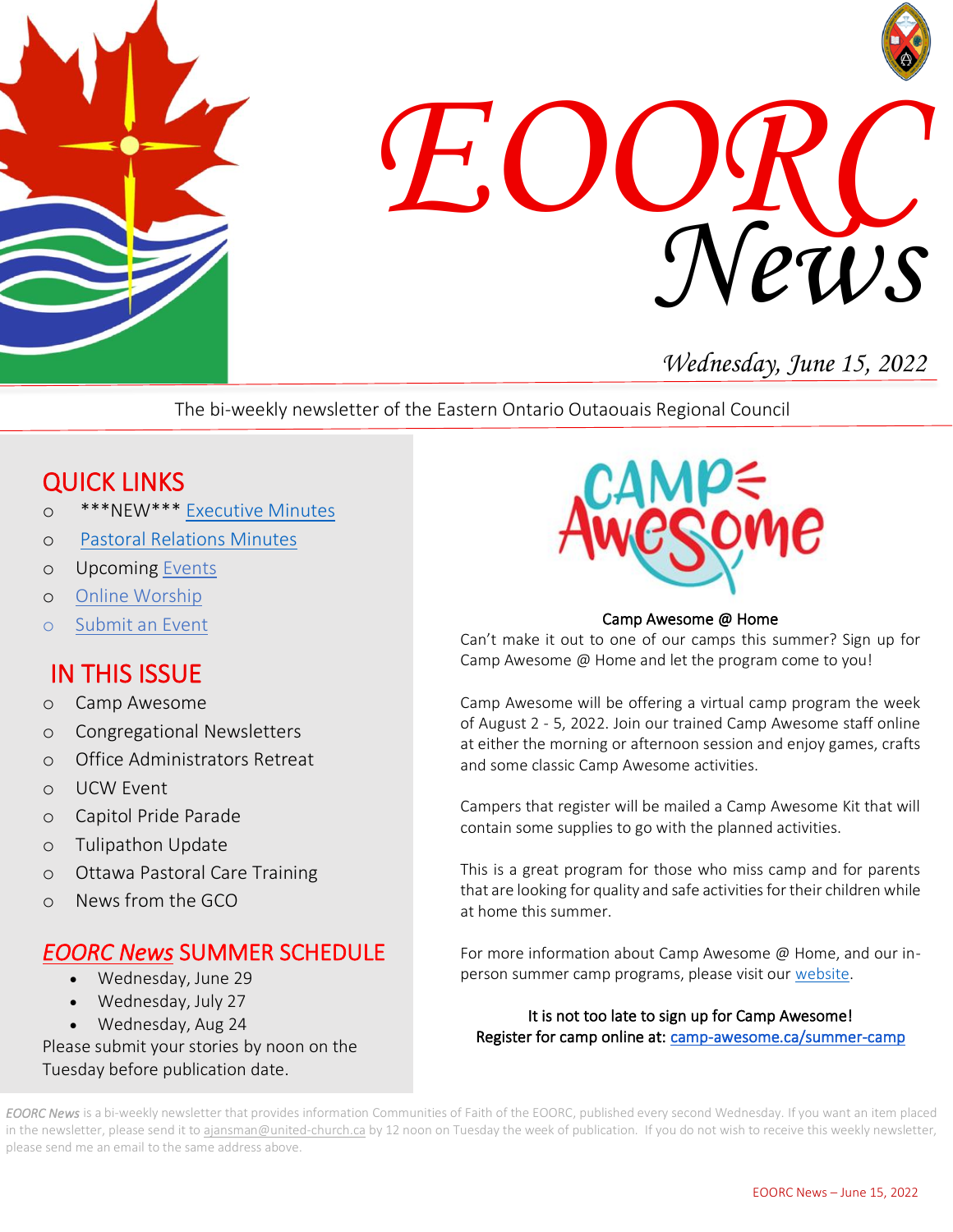#### Congregations: Do you produce a newsletter?

 magazine of congregational life" as described by editor, Phyllis [Emmanuel United](https://www.emmanuelunited.ca/) in Ottawa distributes a bi-annual newsletter, "a MacRae.

Phyllis would like to hear from others who do a similar thing in their congregations. Please contact her a[t pmjmacrae@gmail.com.](mailto:pmjmacrae@gmail.com)

congregations. Piease contact ner at <u>pmjmacrae@gmaii.com</u>.<br>If there's enough interest, a meeting will be arranged to share ideas about congregational newsletters.

### Save The Date!

Church Office Administrators Retreat

The retreat is planned for the Fall 2022 in Saskatoon, SK. All church office administrators are welcome to attend! Further information and details coming soon.

## "THE RIPPLE EFFECT"

You are invited: **QUIN-MO-LAC CAMP WEEKEND BAY OF QUINTE UCW ECOR** September 9, 10, 11, 2022

 $\overline{a}$ 



İ

#### UCW Event

Visit the UCW [webpage](https://eoorc.ca/ministries/united-church-women-2/) and click on Events for more information. This event is hosted by UCW East Central Ontario Regional Council. All EOORC UCW members are invited to attend.



 Capitol Pride Parade Sunday, August 28, 1 p.m.

Ottawa-area United Church congregations are invited to meet at Centretown United Church at 12:45 p.m.

More information to come soon!



 raise funds to subsidize the rents of MHI tenants. Tulipathon is a yearly event at Multifaith Housing Initiative. It has one purpose: to

 Many of EOORC's churches have generously donated already. As we know, this is a challenging year for all charitable organizations to raise funds. To date, MHI has raised approximately 50% of its goal of \$100,000. Last year, and the year before, total Tulipathon givings were over \$100,000.

 Many thanks to all churches who have contributed already to Tulipathon. This appeal is to let you know that MHI will gladly accept Tulipathon donations to the end of June.

IF you have not yet given – please con<br>affordable housing. <u>[More Information](https://www.multifaithhousing.ca/tulipathon.html)</u> IF you have not yet given – please consider adding your donation to provide

# Congregations: Developing a vision and mission statement?

 Someone in the EOORC is revisiting the vision and mission statement for their Pastoral Charge and would like to talk to other people who have done the same thing. Particularly, has anyone used the methodology called, Appreciative inquiry (Al). If you have any<br>experience or knowledge of this methodology or any others that are used to develop a vision and who have done the same thing. Particularly, has anyone used the methodology called, Appreciative Inquiry (Ai)? If you have any Anita [\(ajansman@united-church.ca\)](mailto:ajansman@united-church.ca). Thank you.

*EOORC News* is a bi-weekly newsletter that provides information Communities of Faith of the EOORC, published every second Wednesday. If you want an item placed in the newsletter, please send it to [ajansman@united-church.ca](mailto:ajansman@united-church.ca) by 12 noon on Tuesday the week of publication. If you do not wish to receive this weekly newsletter, please send me an email to the same address above.